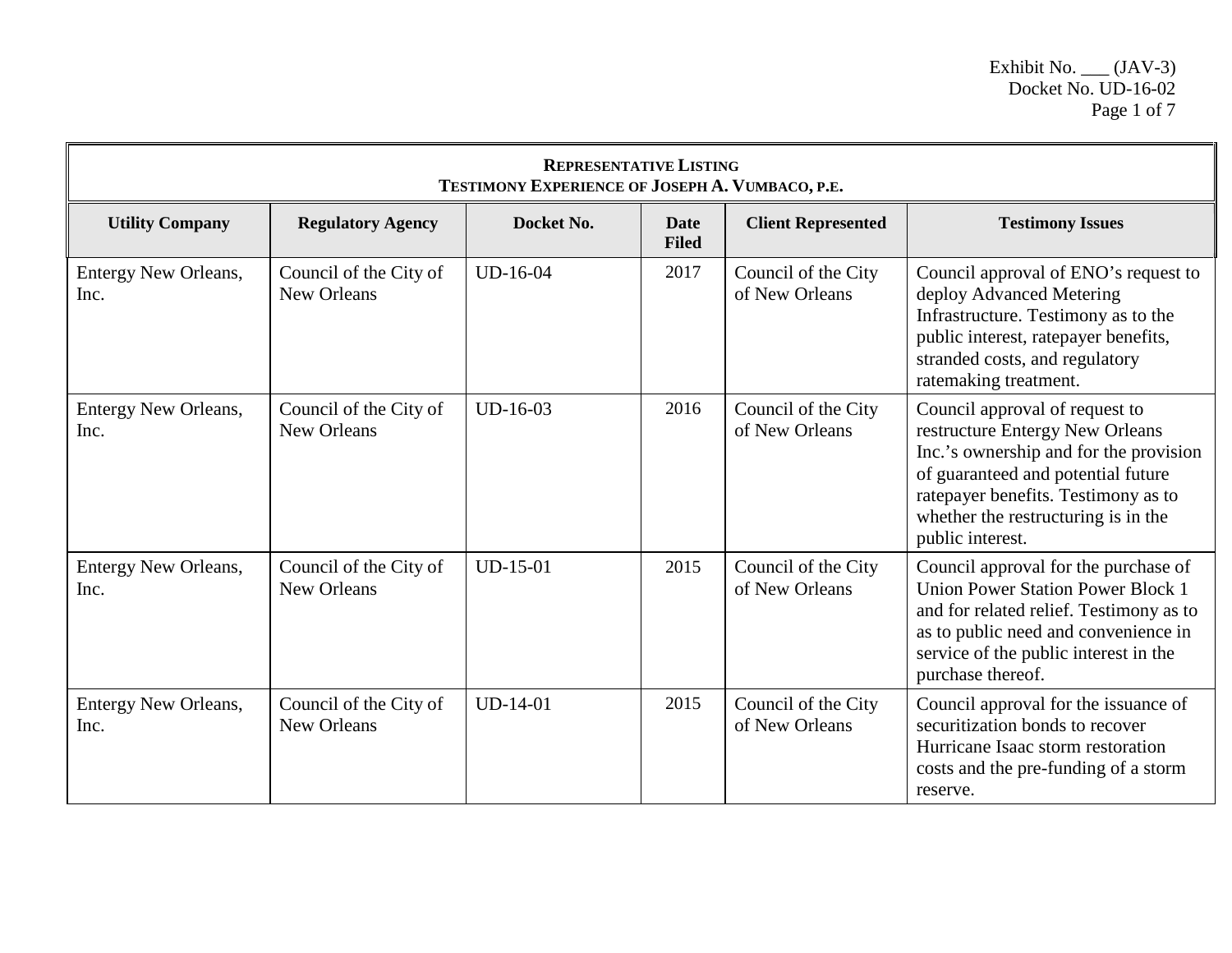| <b>REPRESENTATIVE LISTING</b><br>TESTIMONY EXPERIENCE OF JOSEPH A. VUMBACO, P.E.                                                                                                       |                                       |            |                             |                                       |                                                                                                                                                                                                                                                                                                                                                                                |  |
|----------------------------------------------------------------------------------------------------------------------------------------------------------------------------------------|---------------------------------------|------------|-----------------------------|---------------------------------------|--------------------------------------------------------------------------------------------------------------------------------------------------------------------------------------------------------------------------------------------------------------------------------------------------------------------------------------------------------------------------------|--|
| <b>Utility Company</b>                                                                                                                                                                 | <b>Regulatory Agency</b>              | Docket No. | <b>Date</b><br><b>Filed</b> | <b>Client Represented</b>             | <b>Testimony Issues</b>                                                                                                                                                                                                                                                                                                                                                        |  |
| Entergy Louisiana, LLC<br>and Entergy New<br>Orleans, Inc.                                                                                                                             | Council of the City of<br>New Orleans | $UD-14-02$ | 2015                        | Council of the City<br>of New Orleans | Whether the requested transfer of<br>electric service in Algiers from<br>Entergy Louisiana, LLC to Entergy<br>New Orleans Inc. is in the public<br>interest.                                                                                                                                                                                                                   |  |
| <b>Application of Entergy</b><br>Louisiana, LLC for<br><b>Authority to Change</b><br>Rates,<br>Approval of Formula<br>Rate Plan and for Related<br>Relief for Operations in<br>Algiers | Council of the City of<br>New Orleans | $UD-13-01$ | 2014                        | Council of the City of<br>New Orleans | The just and reasonable revenue<br>requirement of Entergy Louisiana, LLC<br>(ELL) related to its retail electric<br>service provided in Algiers. Whether<br>certain extraordinary costs and<br>abandoned costs are reasonably<br>recoverable in rates. The just and<br>reasonable construction of retail rates to<br>allow recovery of ELL's approved<br>revenue requirements. |  |
| Joint Application for<br>Approval of Change of<br>Ownership of Electric<br><b>Transmission Businesses,</b><br>for Certain Cost-<br>Recovery Adjustments,<br>and for Related Relief     | Council of the City of<br>New Orleans | $UD-12-01$ | 2013                        | Council of the City of<br>New Orleans | <b>Whether Entergy Operating</b><br>Companies' request to divest their<br>transmission assets to a company (ITC)<br>whose rates are regulated by FERC is in<br>the public interest. Rate mitigation<br>issues in the event request is approved                                                                                                                                 |  |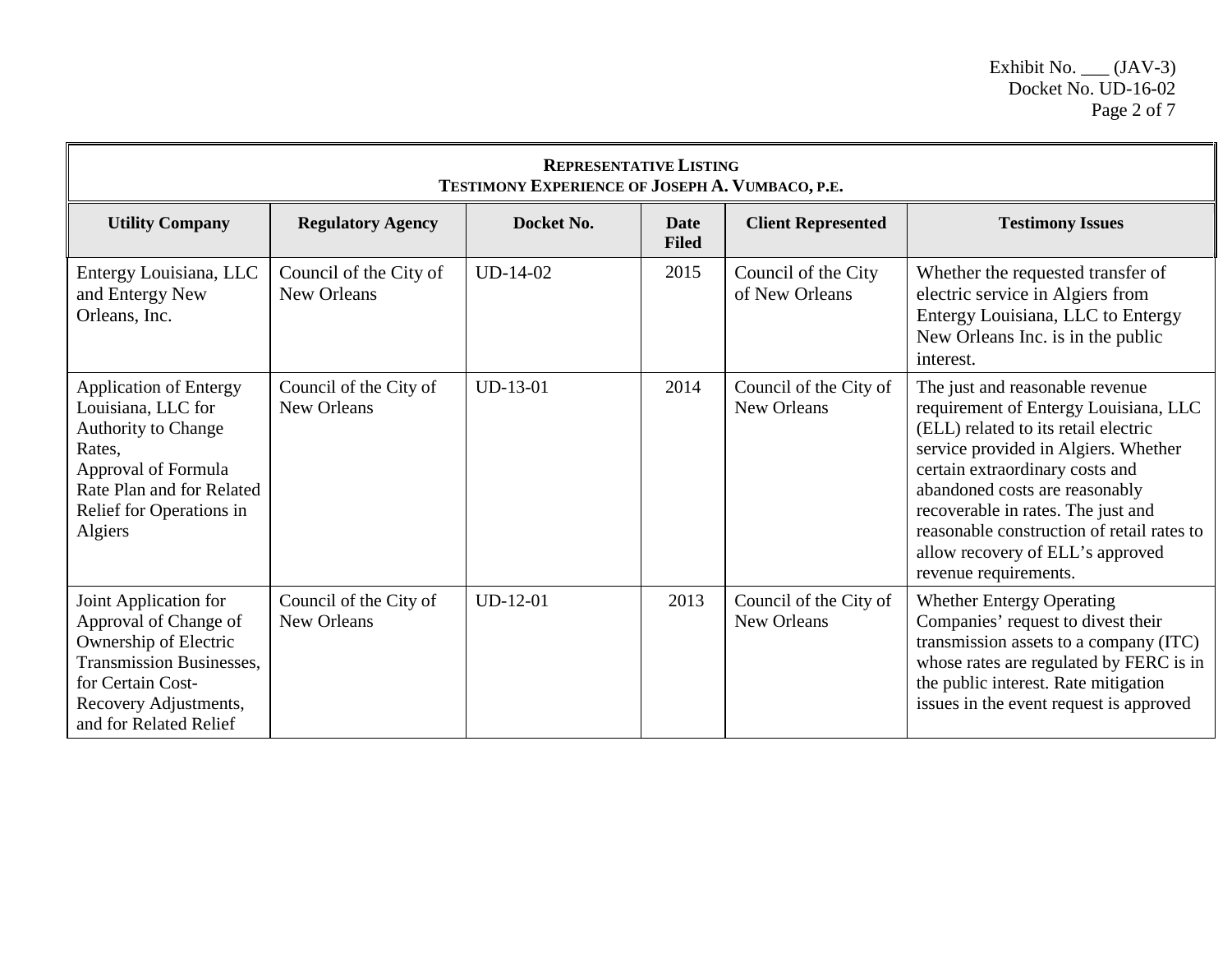| <b>REPRESENTATIVE LISTING</b><br>TESTIMONY EXPERIENCE OF JOSEPH A. VUMBACO, P.E.                                                                                                                                                                               |                                                       |             |                      |                                       |                                                                                                                                                                                                                                                                                     |  |
|----------------------------------------------------------------------------------------------------------------------------------------------------------------------------------------------------------------------------------------------------------------|-------------------------------------------------------|-------------|----------------------|---------------------------------------|-------------------------------------------------------------------------------------------------------------------------------------------------------------------------------------------------------------------------------------------------------------------------------------|--|
| <b>Utility Company</b>                                                                                                                                                                                                                                         | <b>Regulatory Agency</b>                              | Docket No.  | Date<br><b>Filed</b> | <b>Client Represented</b>             | <b>Testimony Issues</b>                                                                                                                                                                                                                                                             |  |
| <b>Application of Entergy</b><br>New Orleans, Inc. For<br><b>Authorization to Enter</b><br>Into a Contract for<br>Purchase of Capacity and<br>Energy from Unit 6 at<br>Ninemile Point Station,<br>for Cost Recovery and<br><b>Request for Timely</b><br>Relief | Council of the City of<br>New Orleans                 | $UD-11-03$  | 2011                 | Council of the City of<br>New Orleans | Whether ENO's exercise of its right of<br>first refusal under the terms of the 2009<br>Agreement in Principle is in the public<br>interest and cost recovery mechanisms<br>associated with same. Future treatment<br>of Long Term Service Agreement costs<br>for recovery purposes. |  |
| Entergy New Orleans,<br>Inc.                                                                                                                                                                                                                                   | Council of the City of<br>New Orleans                 | UD-08-03    | 2008 &<br>2009       | Council of the City of<br>New Orleans | Present a viable method for<br>consideration by the Council in cost<br>recovery and funding the Council's<br>approved Energy Smart Plan Program                                                                                                                                     |  |
| <b>Entergy Corporation</b>                                                                                                                                                                                                                                     | <b>Federal Energy</b><br><b>Regulatory Commission</b> | EL01-88-000 | 2002                 | Council of the City of<br>New Orleans | Evaluation of the just and<br>reasonableness of Entergy System<br>Agreement and whether the present<br>allocation of costs among the Op Cos<br>would meet the FEC standards<br>established in Opinion 234                                                                           |  |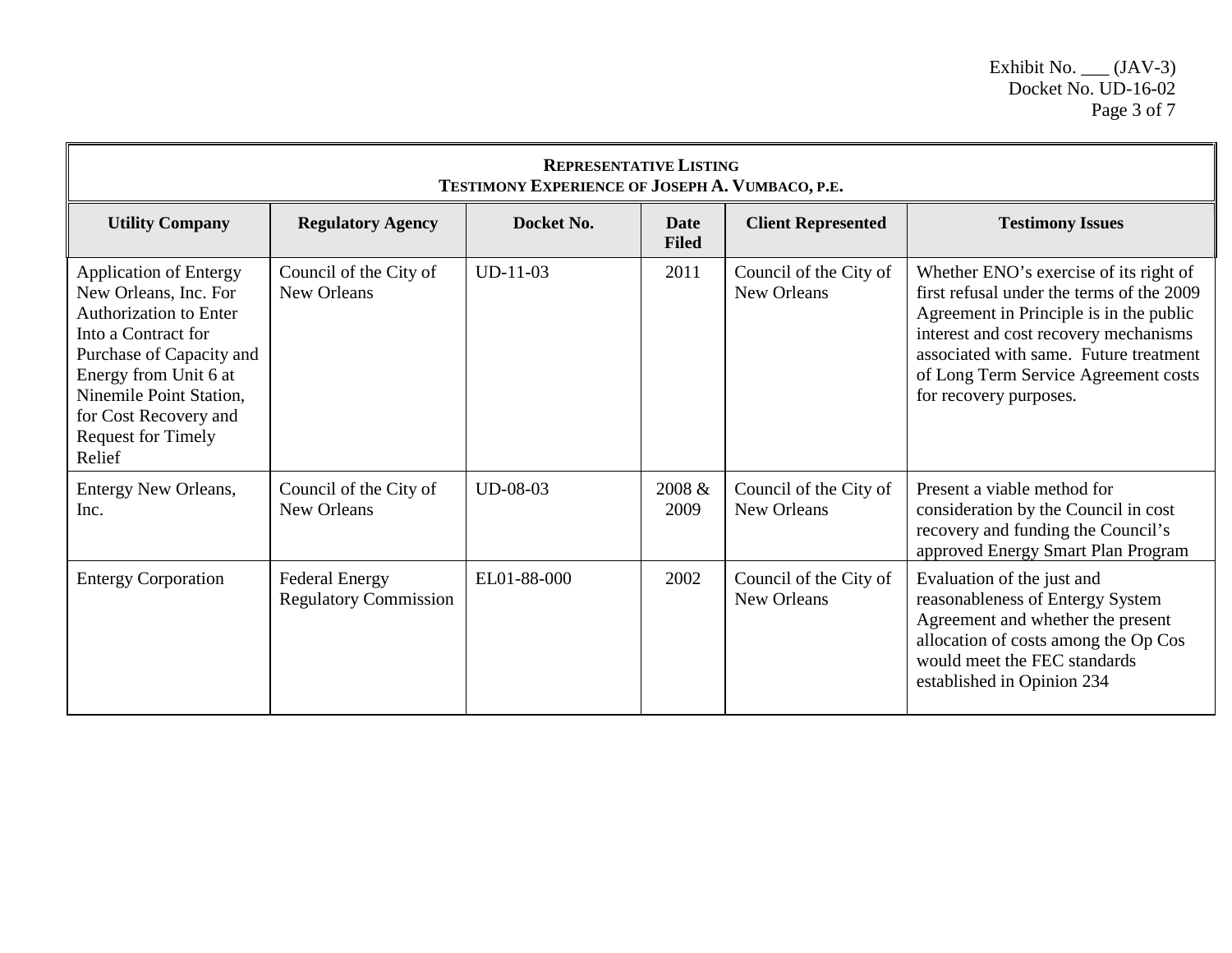| <b>REPRESENTATIVE LISTING</b><br>TESTIMONY EXPERIENCE OF JOSEPH A. VUMBACO, P.E. |                                                       |                                |                      |                                       |                                                                                                                                                                                                                                                                           |  |
|----------------------------------------------------------------------------------|-------------------------------------------------------|--------------------------------|----------------------|---------------------------------------|---------------------------------------------------------------------------------------------------------------------------------------------------------------------------------------------------------------------------------------------------------------------------|--|
| <b>Utility Company</b>                                                           | <b>Regulatory Agency</b>                              | Docket No.                     | Date<br><b>Filed</b> | <b>Client Represented</b>             | <b>Testimony Issues</b>                                                                                                                                                                                                                                                   |  |
| <b>Entergy Corporation</b>                                                       | <b>Federal Energy</b><br><b>Regulatory Commission</b> | ER00-2854-000 &<br>EL95-33-002 | 2000                 | Council of the City of<br>New Orleans | Provisions of Section 3.05 of Entergy<br>System Agreement; enforcement of<br>same; resultant adverse impact on New<br>Orleans Ratepayers by virtue of<br>proposed amendments to Agreement by<br><b>Entergy Corporation</b>                                                |  |
| <b>Entergy Corporation and</b><br>Entergy-Koch, LP                               | <b>Federal Trade</b><br>Commission                    | C-3998                         | 2000                 | Council of the City of<br>New Orleans | Entergy and Koch Industries Joint<br>Venture partnership market power<br>issues and remedies to same                                                                                                                                                                      |  |
| New Orleans Public<br>Service Co., Inc. &<br>Louisiana Power & Light<br>Company  | Council of the City of<br>New Orleans                 | UD-92-2A &<br>$UD-92-2B$       | 1995                 | Council of the City of<br>New Orleans | The emergence of competition in the<br>electric utility industry, the need for<br>continued regulatory oversight,<br>modifications to the New Orleans Least<br>Cost Planning Ordinance, changes to<br>the screening tests and the streamlining<br>of the planning process |  |
| New Orleans Public<br>Service Co., Inc. &<br>Louisiana Power & Light<br>Company  | Council of the City of<br>New Orleans                 | UD-92-2A &<br>$UD-92-2B$       | 1993                 | Council of the City of<br>New Orleans | Least cost integrated resource planning<br>process, compliance with the Least Cost<br>Planning Ordinance, deficiencies in the<br>plan and regulatory treatment of future<br>three year action and implementation<br>plans                                                 |  |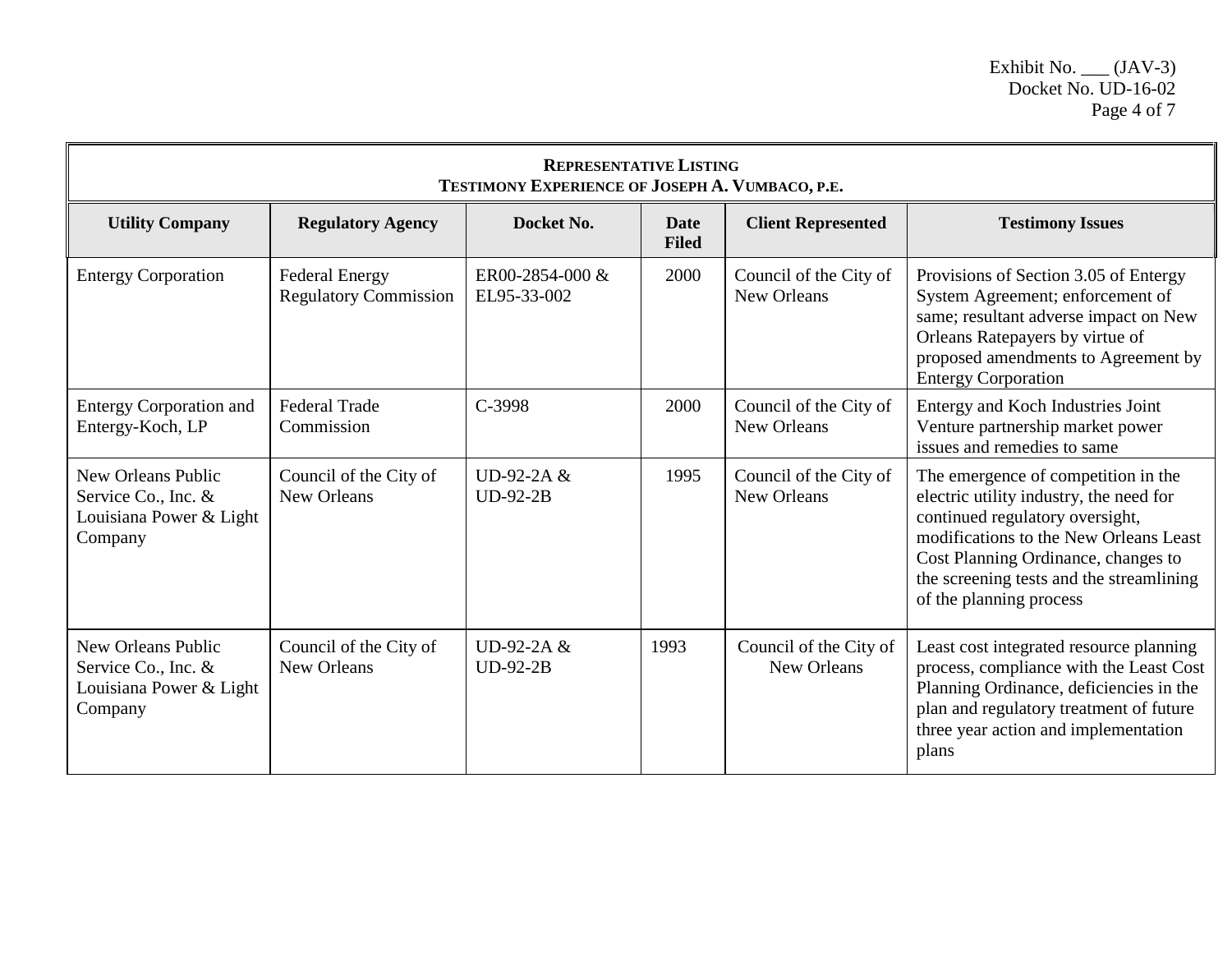| <b>REPRESENTATIVE LISTING</b><br>TESTIMONY EXPERIENCE OF JOSEPH A. VUMBACO, P.E. |                                                       |                             |                             |                                       |                                                                                                                                                                                                                                                                                                                                                           |  |
|----------------------------------------------------------------------------------|-------------------------------------------------------|-----------------------------|-----------------------------|---------------------------------------|-----------------------------------------------------------------------------------------------------------------------------------------------------------------------------------------------------------------------------------------------------------------------------------------------------------------------------------------------------------|--|
| <b>Utility Company</b>                                                           | <b>Regulatory Agency</b>                              | Docket No.                  | <b>Date</b><br><b>Filed</b> | <b>Client Represented</b>             | <b>Testimony Issues</b>                                                                                                                                                                                                                                                                                                                                   |  |
| <b>Entergy Corporation</b>                                                       | Securities and Exchange<br>Commission                 | SEC File No. 70-<br>7684    | 1993                        | Council of the City of<br>New Orleans | The appropriate planning horizon,<br>prudence of transfer of 609 MW of<br>gas/oil and coal generating capacity,<br>bulk supply market alternatives and<br>transmission access and revenues                                                                                                                                                                |  |
| <b>Entergy Corporation</b>                                                       | <b>Federal Energy</b><br><b>Regulatory Commission</b> | EC92-21-000<br>ER92-806-000 | 1993                        | Council of the City of<br>New Orleans | Proposed merger of GSU and Entergy<br>Corporation (NOPSI, MP&L, LP&L<br>and AP&L) relating to the Entergy<br>System Agreement on transmission<br>access, future costs and benefits of the<br>merger, and the development of hold<br>harmless ratepayer protections                                                                                        |  |
| <b>Entergy Corporation</b>                                                       | <b>Federal Energy</b><br><b>Regulatory Commission</b> | EL90-48-000                 | 1991-<br>1992               | Council of the City of<br>New Orleans | Economic harm to the Entergy<br>Operating Companies (NOPSI, MP&L<br>and LP&L) and the prudence of transfer<br>of 609 MW of gas/oil and coal capacity<br>from AP&L to an affiliated Entergy<br>company including bulk power supply<br>market opportunities, transmission<br>access and associated revenues, and the<br>quantification of long term effects |  |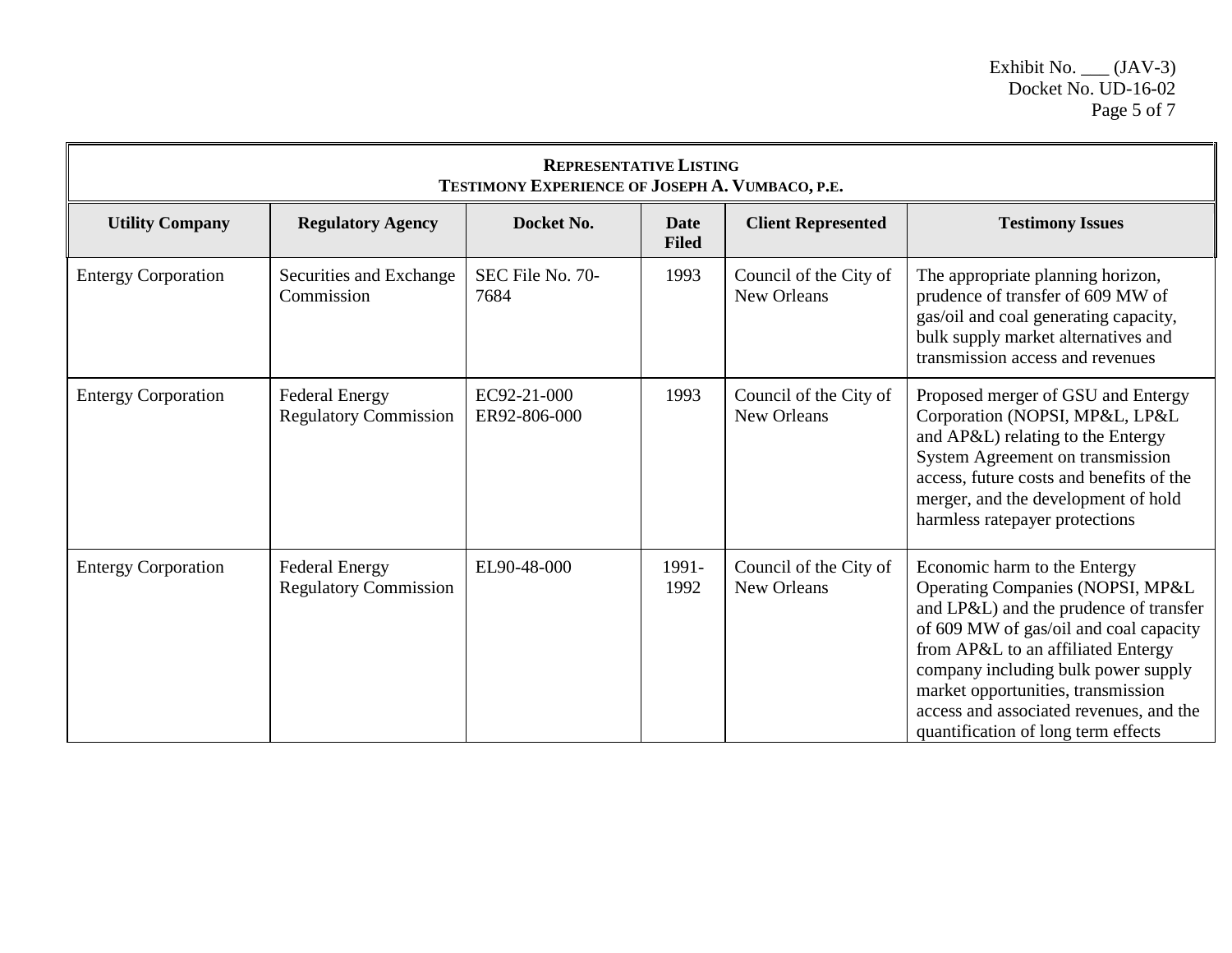| <b>REPRESENTATIVE LISTING</b><br>TESTIMONY EXPERIENCE OF JOSEPH A. VUMBACO, P.E. |                                                       |                  |                             |                                                       |                                                                                                                                                              |  |
|----------------------------------------------------------------------------------|-------------------------------------------------------|------------------|-----------------------------|-------------------------------------------------------|--------------------------------------------------------------------------------------------------------------------------------------------------------------|--|
| <b>Utility Company</b>                                                           | <b>Regulatory Agency</b>                              | Docket No.       | <b>Date</b><br><b>Filed</b> | <b>Client Represented</b>                             | <b>Testimony Issues</b>                                                                                                                                      |  |
| Central Louisiana<br><b>Electric Company</b>                                     | <b>Federal Energy</b><br><b>Regulatory Commission</b> | ER90-39          | 1990                        | Louisiana Energy and<br>Power Authority               | Point to point transmission service<br>access matters, rate discrimination<br>matters, appropriate transmission losses                                       |  |
| <b>Gulf States Utilities</b><br>Company                                          | <b>Federal Energy</b><br><b>Regulatory Commission</b> | ER85-538         | 1985                        | Louisiana Energy and<br>Power Authority               | Terms and conditions of<br>interconnection contract, transmission<br>access                                                                                  |  |
| <b>Empire Electric</b><br>Association                                            | Colorado Public<br><b>Utilities Commission</b>        | <b>CASE 6366</b> | 1984                        | <b>Shell Western</b><br>Exploration and<br>Production | Transmission matters re: contract terms<br>& conditions of service, transmission<br>rate design, transmission power factor,<br>transmission system operation |  |
| <b>Minnesota Power</b>                                                           | <b>Federal Energy</b><br><b>Regulatory Commission</b> | ER81-764         | 1982                        | Cities of Hibbing and<br>Virginia, Minnesota          | Contract terms and conditions,<br>competition, power supply                                                                                                  |  |
| <b>Northern Natural Gas</b><br>Company                                           | <b>Federal Energy</b><br><b>Regulatory Commission</b> | CP8-135          | 1980                        | <b>Hibbing Public</b><br><b>Utilities Commission</b>  | Natural gas contract demand, gas<br>curtailment priority                                                                                                     |  |
| Minnesota Power<br>Company                                                       | <b>Federal Energy</b><br><b>Regulatory Commission</b> | ER78-425         | 1978                        | Northeastern<br>Minnesota Municipal<br>Power Agency   | Competition, industrial rates, coincident<br>demand                                                                                                          |  |